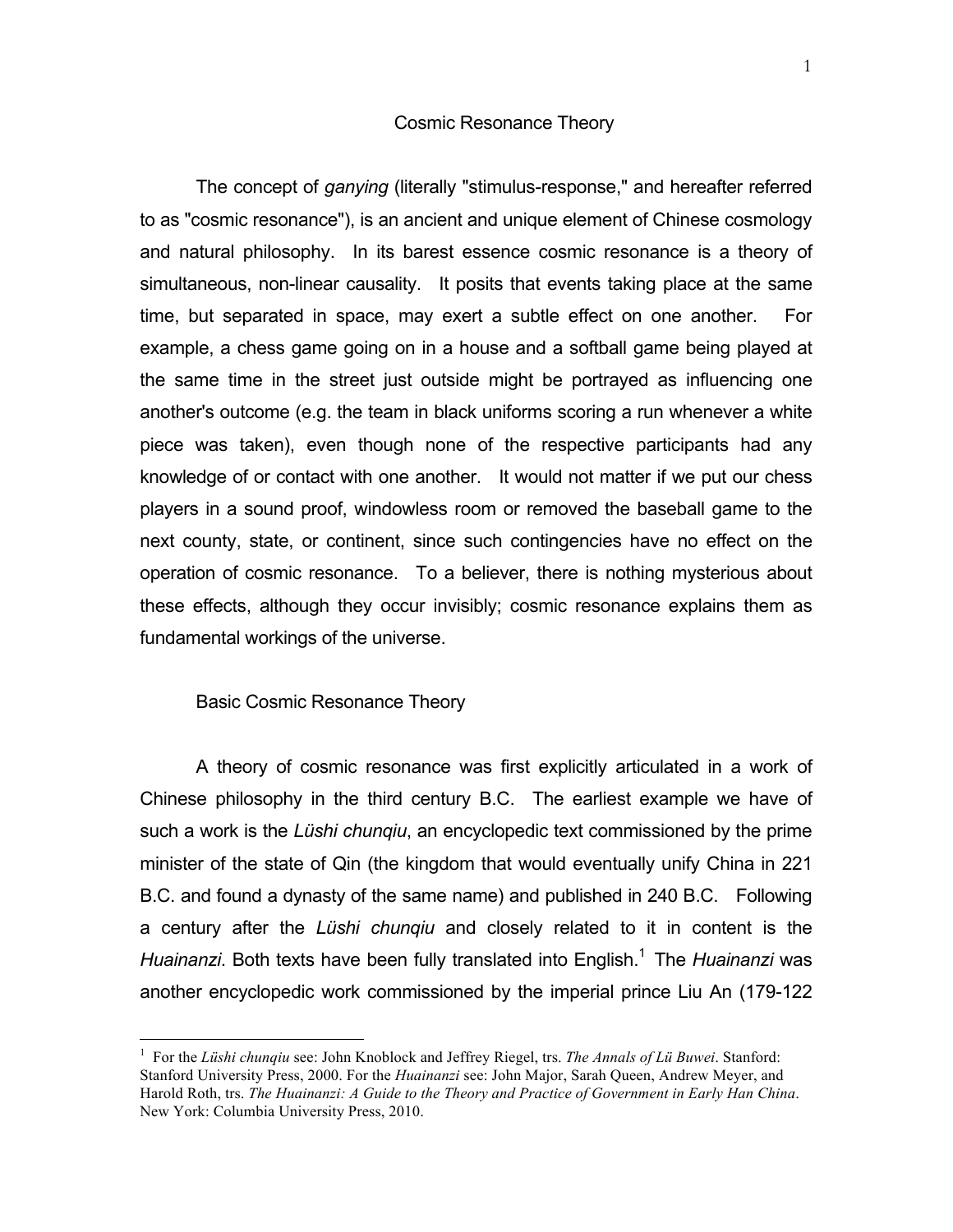B.C.) and presented to the court of the Han Emperor Wudi (r. 141-87 B.C.) in 139 B.C. One significant historical development in the time elapsed between the compilation of the two texts is that the concept of cosmic resonance had grown in status from a novel but intriguing idea to become the central and distinctive hallmark of Han dynasty (206 B.C.--220 A.D.) thought. By the time of the writing of the *Huainanzi*, the validity of cosmic resonance theory had been accepted by most major intellectuals of the day and was featured centrally in the works of writers across the philosophical and political spectrum. No challenge to the universal acceptance of cosmic resonance would be registered until the writings of the philosopher Wang Chong (A.D. 27-97 ), and even his work was not well received until more than a century after his death. I will quote from the *Lüshi chunqiu* and *Huainanzi* interchangeably, as both share a single approach to the concept of cosmic resonance and together provide a full picture of the theory as it was first articulated.

A succinct description of the manifestations of cosmic resonance is contained in Chapter Nine of the *Lüshi chunqiu*:

When the magnet seeks iron, something pulls it, when trees planted close together [lean] apart, something pushes them. When the sage faces south and stands with a mind bent on loving and benefiting the people, and before his orders have been issued, the [people of the world] all crane their necks and stand on tip-toe; it is because he has communicated with the people via the Vital Essence. If a criminal is about to harm a person, that person will also be this way. If now an attacker sharpens his weapons, wears lewd clothes, and eats fine food, in anticipation of the day [he will attack], those he will attack will feel uneasy. It is not that someone has told them; the "Spirit" has reported to them in advance. If a person is in Qin, and someone he loves dies in Qi, his feelings will be upset, there has been a coming and going of Vital Essence.<sup>2</sup>

<sup>&</sup>lt;sup>2</sup> Lüshi chunqiu 9.5/46/19-24. (ICS Concordance Series, D.C. Lau and Chen Fong Ching, eds. Hong Kong: Commercial Press, 1994).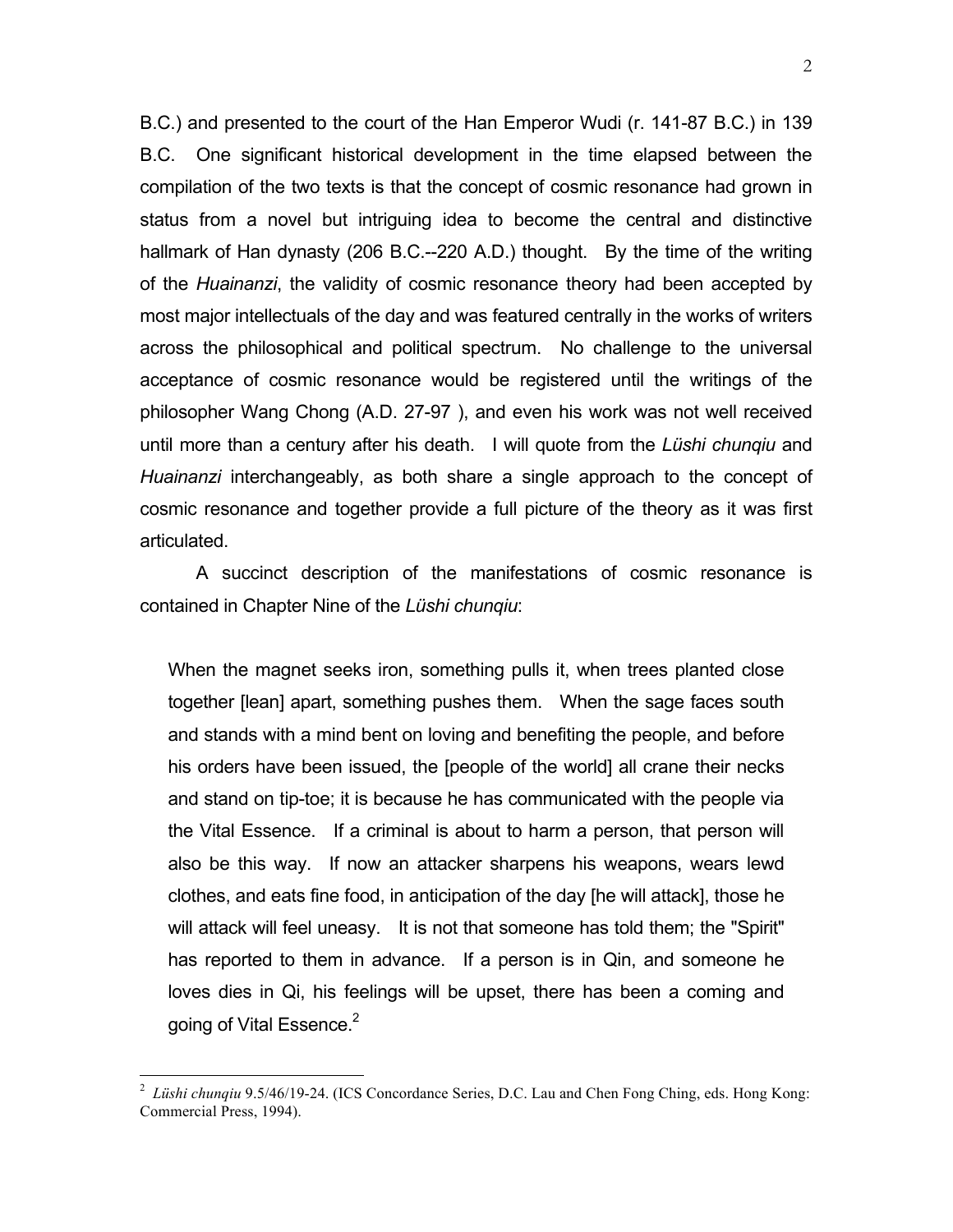This passage lays out the most basic principles of cosmic resonance. The examples presented are on a par with the hypothetical chess game-baseball game interaction described above. Events and things separated in space, with no observable linear causal connection to one another, are assumed to have an invisible, instantaneous influence on one another. We have since developed scientific explanations for the first two examples (the magnetism of the iron and the tendency of plants to grow towards sunlight) that do not contradict the principle of linear causality. Yet one can appreciate how, in the absence of modern science, these phenomena would be seized upon as examples of cosmic resonance. The fact that both of these processes are readily observable in nature demonstrates an aspect of cosmic resonance theory as it was understood by its advocates: it was not conceived of as a magical or supernatural force, but as a mundane aspect of the natural movements of the universe.

The basic mechanics of cosmic resonance are outlined at the conclusion of the passage. Speaking of the examples of what we would call ESP, the author qualifies that "it is not that someone has told them, the 'Spirit' has reported to them in advance," and "there has been a coming and going of Vital Essence." The meaning of these statements is at first glance opaque. What does the author intend by contrasting being "told" by someone with receiving an advance report from "the Spirit?" Though seemingly obscure, these phrases are essential to understanding the mechanism at the heart of cosmic resonance theory.

"Vital Essence," mentioned twice above, is a translation of the Chinese term *jing* 精. Vital Essence is the most highly refined form of *qi* 氣, the primordial substance (literally "breath" or "air") which constitutes all phenomena in the universe. In various states of coarseness or refinement, *qi* composes all objects in the world and fills all the spaces between them. Everything was assumed to be *qi* in some form, from eminently tangible objects like rocks and logs to more rarefied phenomena like light and heat. In its coarser forms, *qi* coalesces to form our flesh,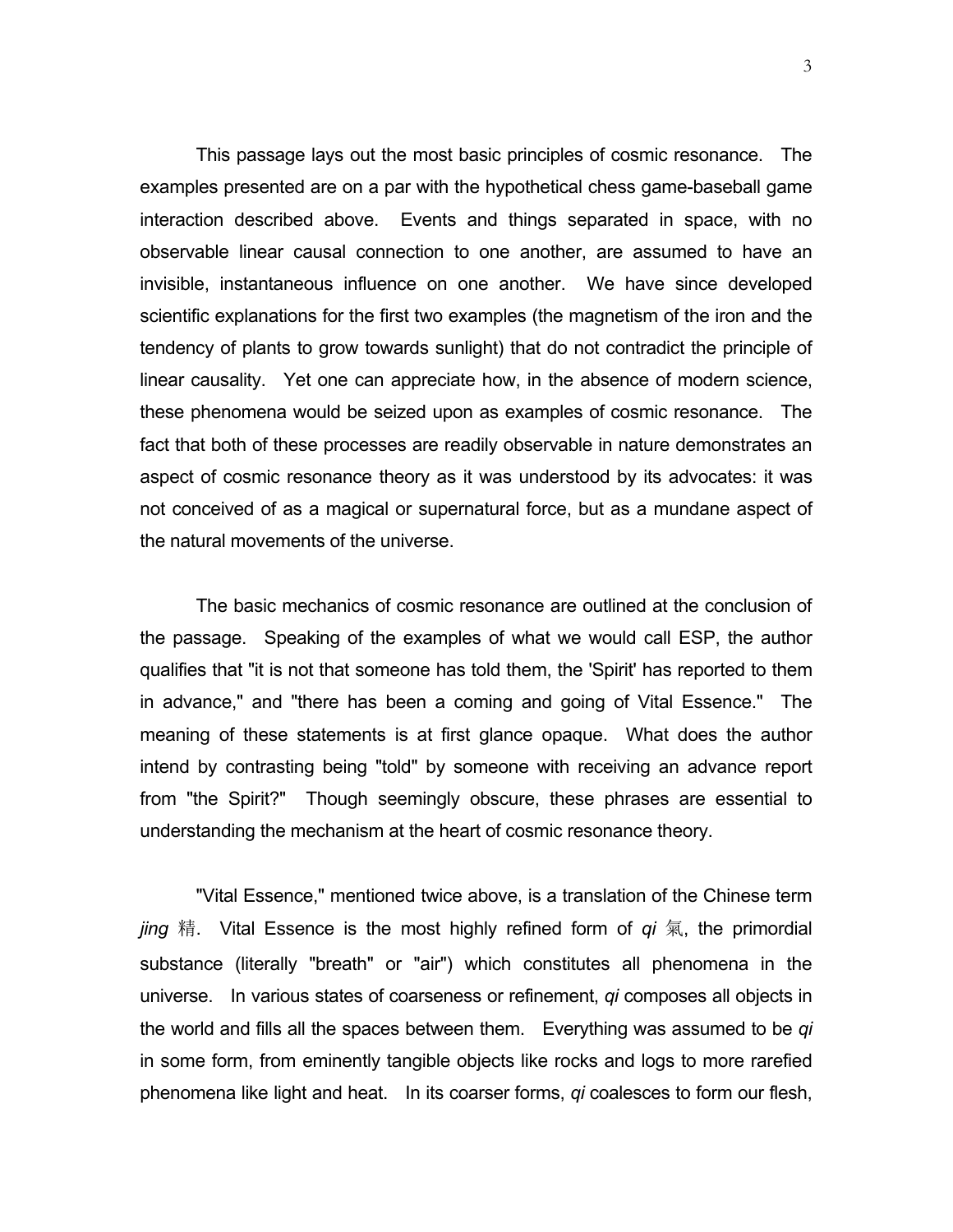blood, and bones. As Vital Essence, it is the vitalizing energy that suffuses and animates our bodies (thus separating us from corpses and inanimate objects). $3$ 

The term "Vital Essence" is intimately related to another term appearing in the above passage: "Spirit." Spirit is the English equivalent of *shen* 神, a Chinese word with a long history and broad range of meaning. In some contexts, Spirit does literally refer to a spirit, god, or ghost. With reference to the individual human mind and physiology, however, Spirit denotes the entity within the body that is responsible for consciousness. According to the understanding of the ancient Chinese, this entity was (like the body that it animated) also made of *qi,* yet in its most highly refined form--the Vital Essence. The key to understanding cosmic resonance was its correlation with both Vital Essence and consciousness.

Our thoughts, feelings, and sense-perceptions are conceived of as movements of the Vital Essence, which constitutes the Spirit, in response to events we encounter in the world. The infinitely sensitive responsiveness and seemingly instantaneous activation of our thoughts and feelings are attributed to the native properties of the Vital Essence. Cosmic resonance, like consciousness, is an emergent phenomenon resulting from the dynamic properties of *qi*.

The resonance which transpires between objects across space is a movement of *qi* analogous to that which takes place within our mind: it is "a coming and going of Vital Essence." The *qi* or Vital Essence which fills all space conducts sympathetic vibrations between objects. The aptness of this image of "sympathetic vibrations" is illustrated by an experimentally verifiable example that cosmic resonance theorists advanced in support of their ideas:

 $3$  Vital Essence is not limited to humanity. Human vitality and consciousness are merely two of the more important consequences of its activities. Vital Essence, the most rarefied and quintessential form of *qi*, was thought to pervade the universe, occasionally coalescing within objects and giving rise to marvelous properties. The vitality of animals was also attributed to Vital Essence, as was the growth of plants and trees and the luster of jade. See *Lüshi chunqiu* 3.2/13/3-5。.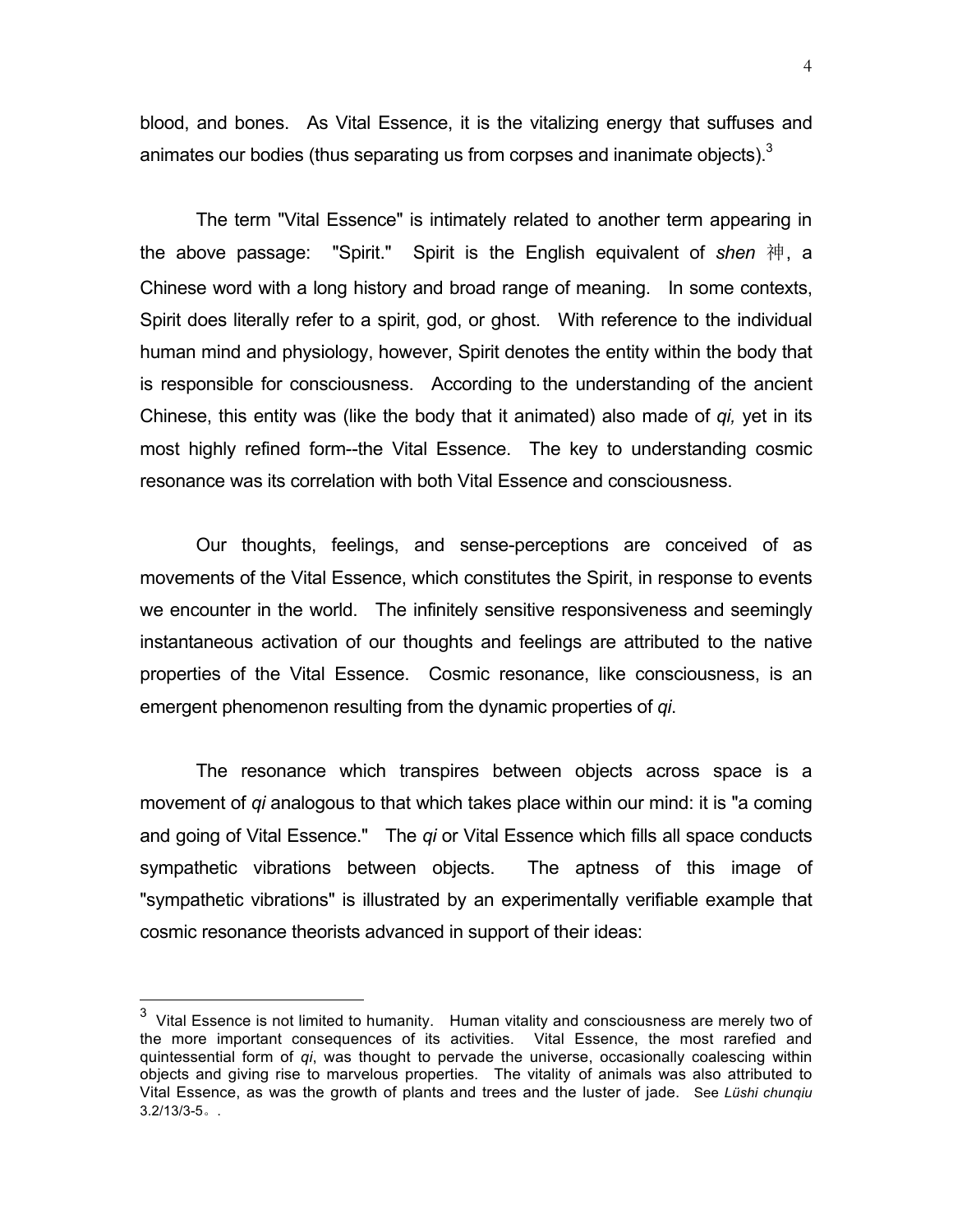Now when a person who tunes a *se*

Plays [the note] *gong*, [another] *gong* string responds; When he plucks a *jue* [string], [another] *jue* responds.4

Musical resonance of this type was cited time and again as the prototypical example of cosmic resonance, and this image of two lute strings attuned to one another, vibrating in sympathy, is central to all models of cosmic resonance theory. The speed of the interaction between strings (the speed of sound--too fast for the human ear to notice a significant time-lapse) confirmed ancient theorists' assumptions about cosmic resonance. Because its medium was the Vital Essence, the same quintessential *qi* which constituted our Spirit and thoughts, cosmic resonance was assumed to transpire at the speed of thought (in other words, to require no time whatsoever).

The word "Spirit" (*shen*) was often used adjectivally to describe just this aspect of cosmic resonance: "Spirit-like," it could transverse any expanse of space in the time it took a thought to arise in the mind. This explains the seemingly puzzling contrast noted above, between being "told" by someone and reported to by the Spirit. The author intends us to understand the "report" of the Spirit to be an instance of cosmic resonance. The Spirit, being itself made of quintessential *qi*, receives and responds to vibrations arising from other objects or people and carried by the Vital Essence. It is important to note that within this model the human mind (denoted by the Spirit) is not conceived of as transcending the physical world, but rather is composed of the same "psycho-physical stuff" (that is, *qi*) as the rest of the universe. Human consciousness is thus implicit in and susceptible to the same processes of cosmic resonance that affect trees, iron, magnets, and lute strings. This is exemplified by the wordless communication that passes between a thief and his intended victim and a sage ruler and his grateful subjects.

 <sup>4</sup> Major, et. al., page 220. *Huainanzi* 6/51/18 (ICS Concordance Series, D.C. Lau and Chen Fong Ching, eds. Hong Kong: Commercial Press, 1992).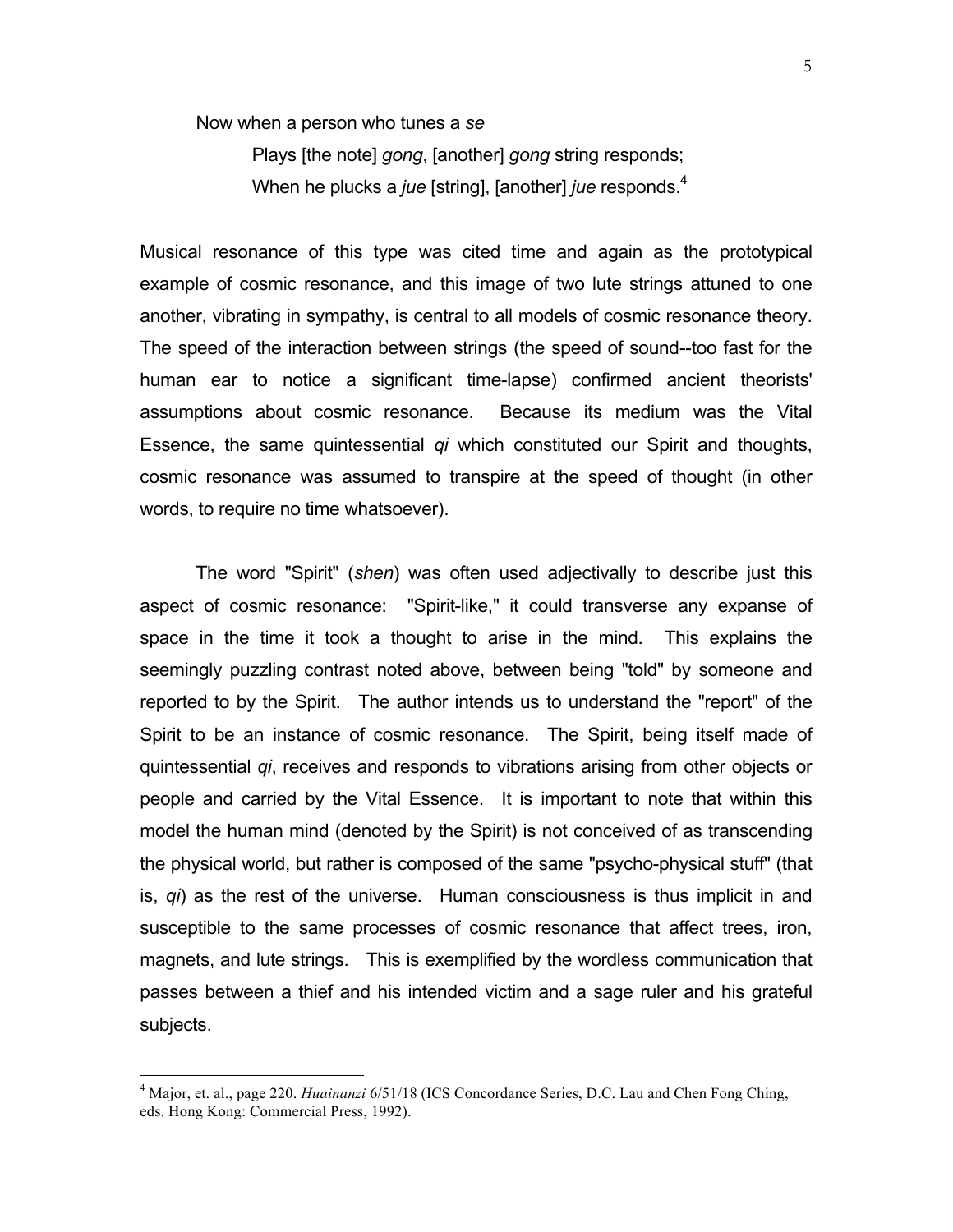## **Yin-yang and Five Phases Cosmology: The Rules of the Dance**

We have noted the most essential aspects of cosmic resonance theory as it was articulated by its earliest advocates in the second and third centuries B.C.E. In order to develop practical applications for the theory, early Chinese philosophers articulated a larger systematic context in which the forces of cosmic resonance operated. The *Huainanzi* describes the first building-block of this larger context:

That things in their [various] categories are mutually responsive is [something] dark, mysterious, deep and subtle.

Knowledge is not capable of assessing it;

argument is not capable of explaining it.

Thus,

when the east wind arrives, win turns clear and overflows [its vessels];

when silkworms secrete fragmented silk, the *shang* string [of a stringed instrument] snaps.

Something has stimulated them.

When a picture is traced out with the ashes of reeds, the moon'shalo has a [corresponding] gap.

When the leviathan dies, comets appear.

Something has moved them.

 Thus, when a sage occupies the throne, he embraces the Way and does not speak, and his nurturance reaches the myriad people. But when ruler and ministers [harbor] distrustin their hearts, backto-back arcs appear in the sky. The mutual responsesof *qi* are subtle indeed!

Thus,

mountain clouds are like grassy hummocks;

river clouds are like fish scales;

dryland clouds are like smoky fire;

cataract clouds are like billowing water.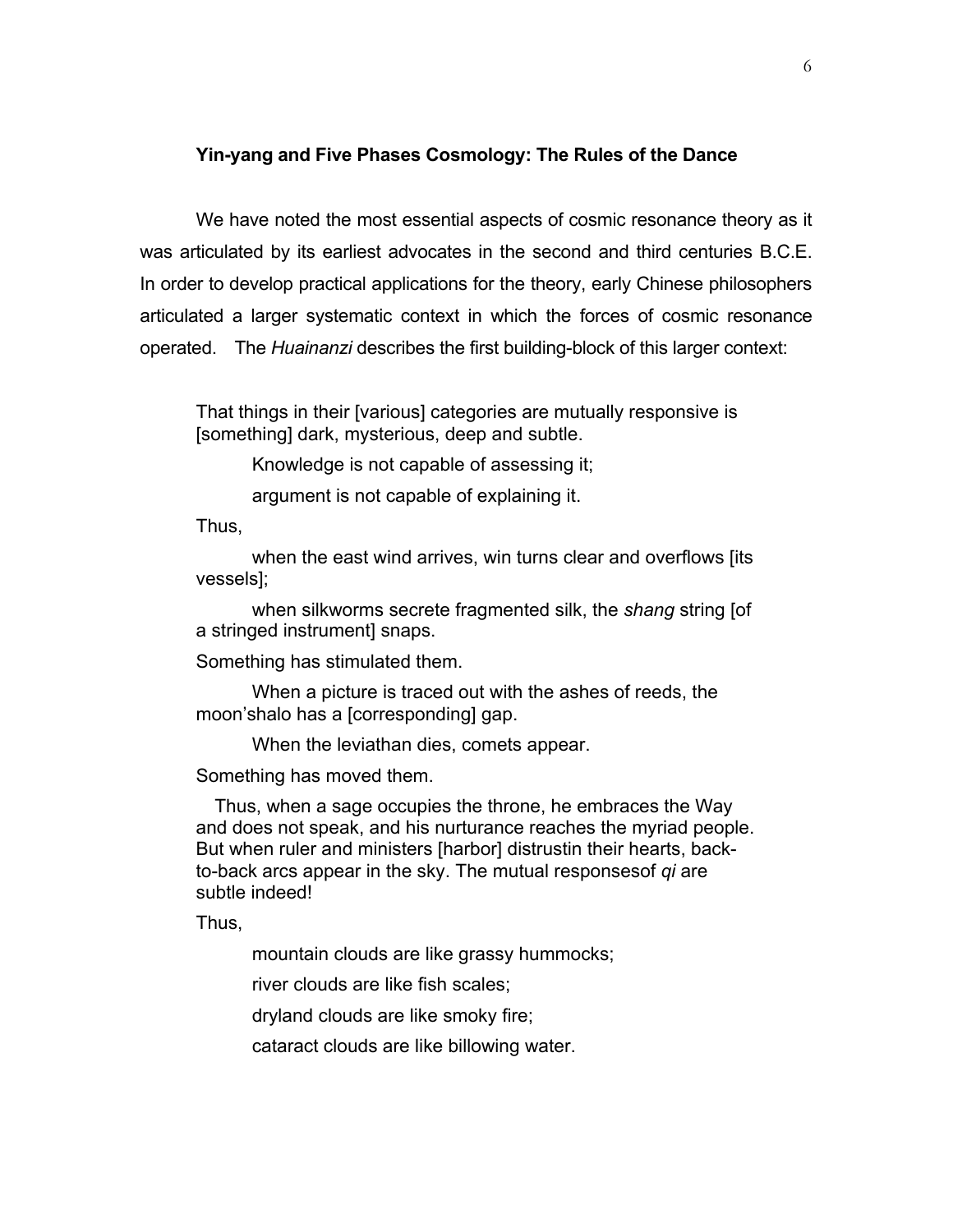All resemble their forms and evoke responses according to their  $classes.<sup>5</sup>$ 

 It is difficult to discern whether the ironic tone of this passage is intentional or not. The authors begin by declaring that cosmic resonance is beyond the capacity of either knowledge or language, then proceed to articulate a general principle whereby it can be understood. This principle comes at the end, after the long list of examples: "All resemble their forms and evoke responses according to their classes." The operations of cosmic resonance are not random, they are rule-based. They occur in accord with certain distinctive affinities that exist between objects, and there are criteria ("shapes" and "categories") according to which these affinities can be observed and identified.

We have already seen this principle at work in the most general sense, among the examples of cosmic resonance provided in the passages quoted thus far. Human relationships are the most obvious form of affinity between "objects" consistently acknowledged as significant by cosmic resonance theorists. It is for this reason that the death of a loved one far away produces cosmic resonance, as does the concern of a virtuous ruler for his subjects. "Shape" is another type of obvious affinity guiding cosmic resonance, as in the case of the moon traced in ashes and the image of the moon in the sky. The notion of "category," however, suggests a more systematic method of determining sympathetic links between objects that would not be otherwise obvious. The *Lüshi chunqiu* and *Huainanzi*  do, in fact, describe just such a system of categories--those of yin and yang and the five phases of *qi*.

Yin and yang are two concepts with which English-language readers have become generally familiar. In general, they refer to the two opposed and complementary forces that pervade the cosmos and that give rise to the myriad bipolar oppositions in the world: soft and hard, dark and bright, male and female,

 <sup>5</sup> Major, et. al., pages 216-217; *Huainanzi* 6/50/14-17.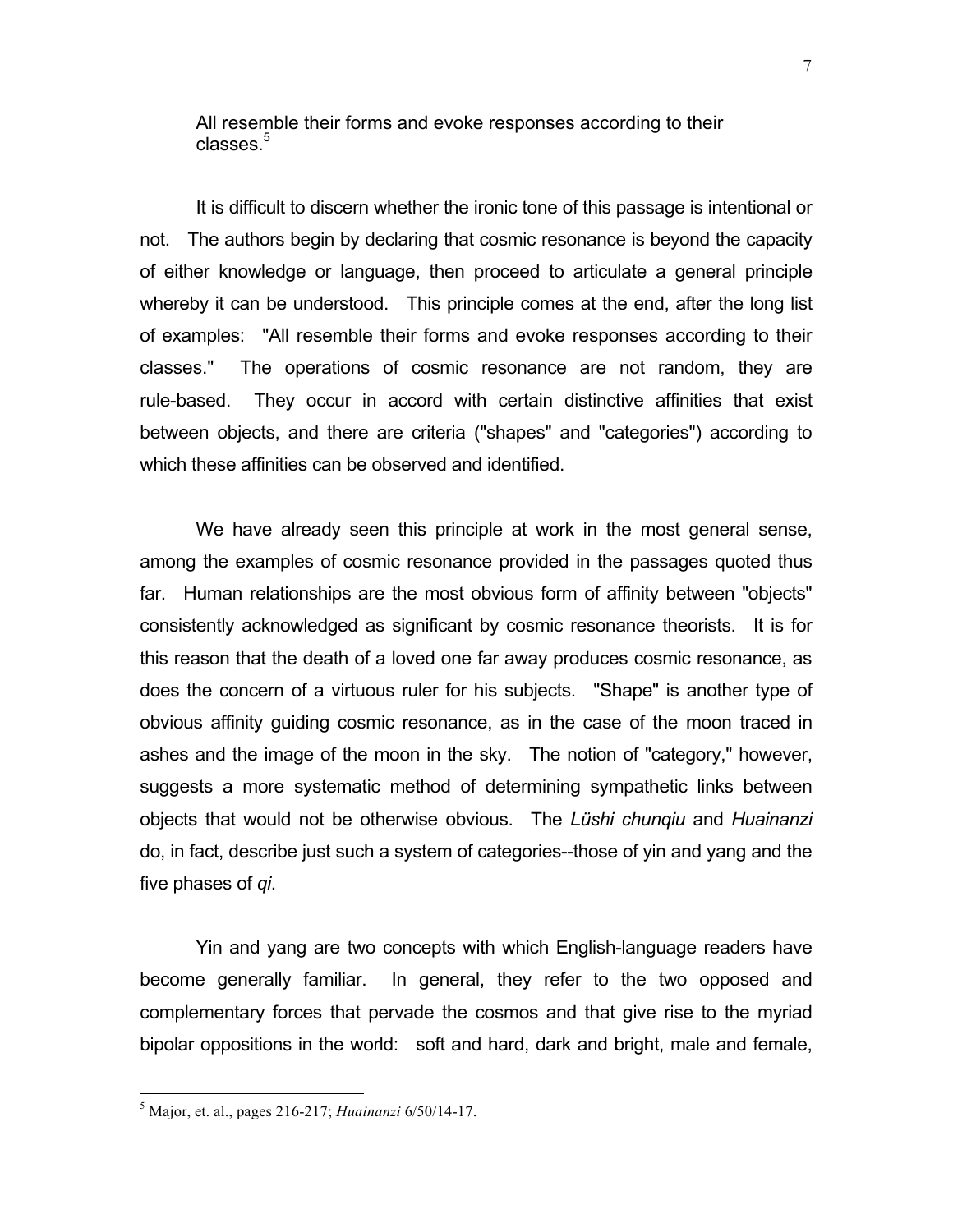etc. In the technical vocabulary of cosmic resonance theory, yin and yang represent two states or polarities of *qi*, one passive and yielding, the other active and dynamic. *Qi* was conceived of as constantly in dynamic flux between these polar extremes. Any body of *qi* normally consisted of some in the yin-state and some in the yang-state. Ideally the amounts of *qi* in both states should be balanced. Usually one state predominated over the other. Only very rarely and for brief duration would anything consist of either pure yin or pure yang.

Beyond yin and yang, *qi* can be classed into five "phases" (*wu xing*) or modes into which it coalesces to form the building blocks of everyday matter. The five phases are fire, water, earth, metal, and wood. They were thought to be locked into a dynamic cycle analogous to the fluctuation between the poles of yin and yang. This was called the "succession cycle of the five phases", within which each prevailing phase emerged from the decay and destruction of the phase preceding it. Fire succeeded to Wood, Earth succeeded to Fire, Metal succeeded to Earth, and Water succeeded to Metal. These seven--yin, yang, fire, water, earth, metal, and wood--are thus the basic categories into which all the phenomena in the universe may be classified. Two things that share the same category (for example: two items which are composed primarily of metal *qi*) are considered to be sympathetically linked within the field of cosmic resonance.

The phenomenon to which these various categories were most often correlated was time. Any block of time could be analyzed into segments corresponding either to yin and yang or the five phases of *qi*. The easiest illustrative example is the calendar year. With respect to yin and yang, the year is divided into segments marked by the solstices and equinoxes. The winter solstice is the point of fullest yin, when yang has just been reborn in the frozen land. From this point onward, yin begins to decline and yang to increase. At the spring equinox, yin and yang are in perfect balance. The process continues until the summer solstice, when yang is at its highest point and yin at its nadir. Thereafter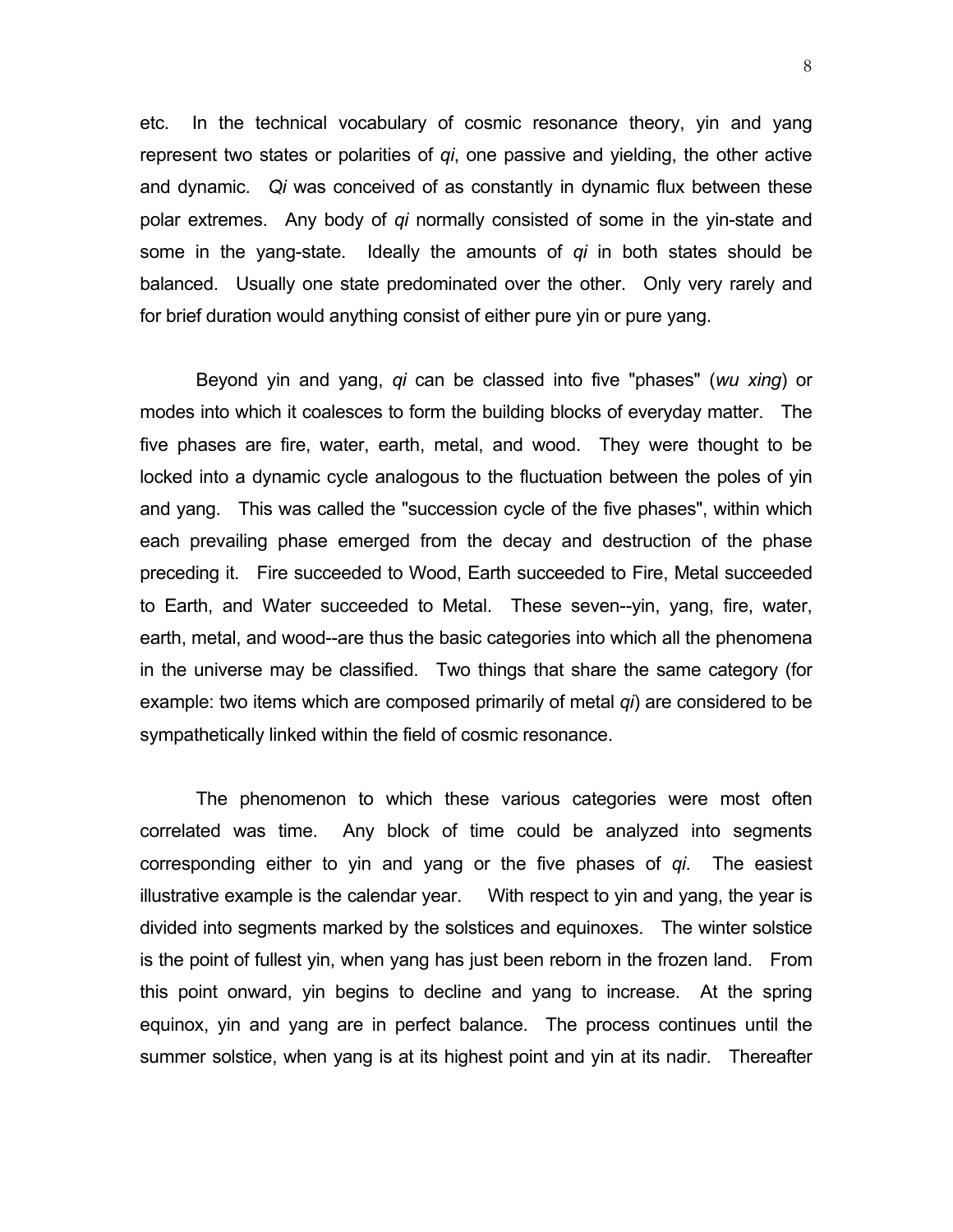yang declines and yin increases, continuing until the winter solstice when the cycle begins again.

A similar cycle transpires over the calendar year with respect to the five phases. In the first month of the year (which usually begins some time in the solar month of February), the power of Wood is prevalent. This continues until the fourth month, when Fire succeeds Wood. The sixth month is ruled by Earth. The seventh, eighth, and ninth months are ruled by Metal. The tenth, eleventh, and twelfth months are ruled by Water.

Not only periods of time but all other phenomena--sense perceptions, colors, musical notes, heavenly bodies, human artifacts--were susceptible to categorization within the system of yin and yang and the five phases of qi. One hallmark shared by both the *Lüshi chunqiu* and the *Huainanzi* (which also found its way into the Confucian classical text, the Book of Rites) is a treatise analyzing the calendar year into its five-phase periods and prescribing which items, tasks, colors and modes of dress, and ritual observance were categorically appropriate to each.

In describing the rules appropriate to the first month of the calendar year, the Huainanzi informs us:

The fullness of Potency is in Wood. Its beasts are [those of the] scaly [class]. Its [pentatonic] note is *jue*. The pitch pipe [of the first month] is Great Budding. The number [of spring] is eight. Its flavor is sour. Its smell is rank. Its sacrifices are made to the door-god. From the body of the sacrificial victim, the spleen is offered first.

The east wind dispels the cold. Hibernating creatures begin to stir and revive. Fish rise and [rub their] backs [against] the ice. Otters sacrifice fish. Look for the geese [to return] north. The Son of Heaven wears blue-green clothing. He mounts [a carriage drawn by] azure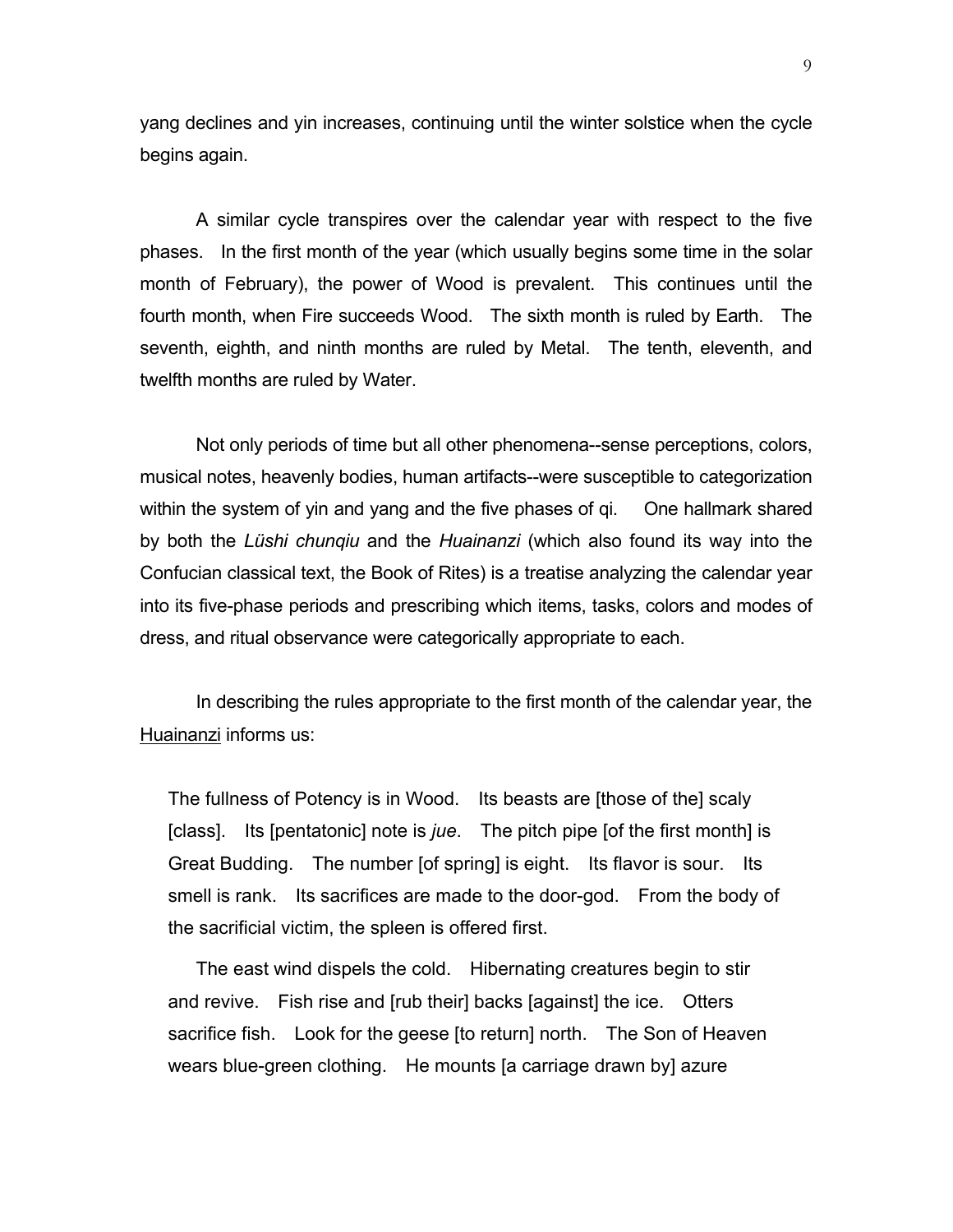dragon [horses]. He wears azure jade [pendants] and flies a blue-green banner. 6

The prime category established at the beginning of the passage is the power of Wood (the prevailing phase of *qi*), from which all of the succeeding categories and rules follow. For example: the anatomy was analyzed into five "orbs" or systems, each one centered on a specific organ that was in turn associated with one of the five phases of *qi.* The spleen was the focal organ of the orb correlated with Wood, thus in the first month the spleen is the first organ offered from a sacrificial victim. In like fashion, because blue-green is the one of the five colors associated with Wood, the emperor wears blue-green clothing and uses blue-green equipment.

The justification and operative principle of this entire complex of correlations and categorizations is the theory of cosmic resonance. By following the rules of resonant affinity between objects, the ruler as pictured in the "Treatise on Seasonal Rules" brings about harmony within his kingdom by sending positive resonant vibrations out into the cosmos. This point is made explicitly within the text of the Treatise itself, although it is made in negative, alarmist terms. At the end of the list of rules and regulations for each month, the *Huainanzi* includes a warning of what will transpire if the rules are broken:

If during the first month of spring the ordinances of summer were carried out, then there would be unseasonable winds and rain; plants and trees would wither early, and there would be fear in the state. If the ordinances of autumn were carried out, the people would suffer epidemics; violent winds and torrential rains would arrive at the same time; and thorns, weeds, briars and overgrowth would spring up together. If the ordinances of winter were carried out, floods would create ruin; and there

 <sup>6</sup> Major, et. al, pages 182-183; *Huainanzi* 5/39/3-5.